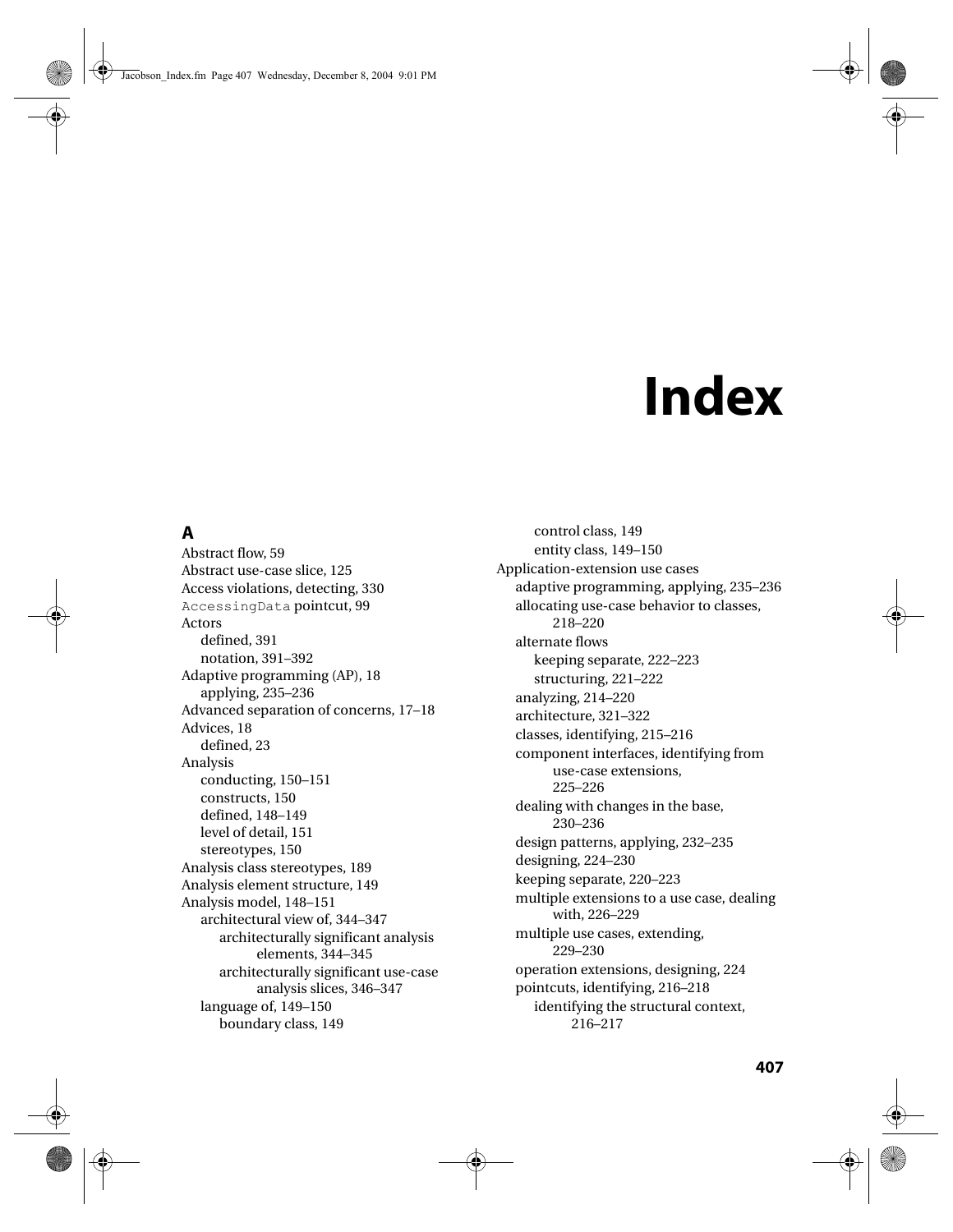operations in Reserve Room Handler and Reserve Room form, 218 Room.updateAvailability, 217 reflection, applying, 232 separating functional requirements with, 213–237 Application layer, 175 how use cases help to structure, 176 Application peer use cases analyzing, 188–194 allocating use-case behavior to classes, 190–194 identifying classes, 189–190 architecture, 320–321 components/interfaces, identifying, 203–205 design elements identifying, 200–203 refining, 205–211 designing, 199–205 element structure, 195–196 keeping separate, 195–199 separating functional requirements with, 187–212 use-case structure, 196–199 non-use-case-specific slices, 196–197 use-case slices, 197–199 Application use cases, 81, 85 capturing, 86–93 extension use cases, dealing with, 91–93 for Hotel Management System, 86 use-case variability handling, 88–89, 91 identifying, 87–88 Architectural iterations, 172–173 Architectural views, 339 analysis model, 344–347 architecturally significant analysis elements, 344–345 architecturally significant use-case analysis slices, 346–347 design model, 347–351 architecturally significant deployment elements, 348

architecturally significant design elements, 349–351 architecturally significant process elements, 348–349 architecturally significant use-case design slices, 351 use-case model, 342–344 Architectural work, prioritization of, 170 Architecture bind parameters, 320 classes, identifying, 320 defined, 168 evaluating, 319–337 with the help of use cases, 336 good architecture, defined, 168–170 importance of, 167 parameters, identifying, 320 use-case behavior, allocating to classes, 320 use-case specifics, separating, 320 Architecture baseline, 167, 340–341 defined, 170–171 establishing iteratively, 172–173 steps to establish, 170–173 and use cases, 171–172 Architecture-centric development, 377 Architecture description, 173, 334–353 and architectural views, 340–341 concurrent development of, 341 defined, 341–342 typical contents of, 352 Architecture Tradeoff Analysis Method (ATAM), 336 Aspect orientation, 56 adopting, 373–374 at construction, 374 early elaboration, 373 enhancements, 374 late elaboration, 374 at planning stage, 373 defined, 17–18 future of, 377–378 and iterative development, 365 key benefit of, 214 relationship to model-driven architecture (MDA), 183–184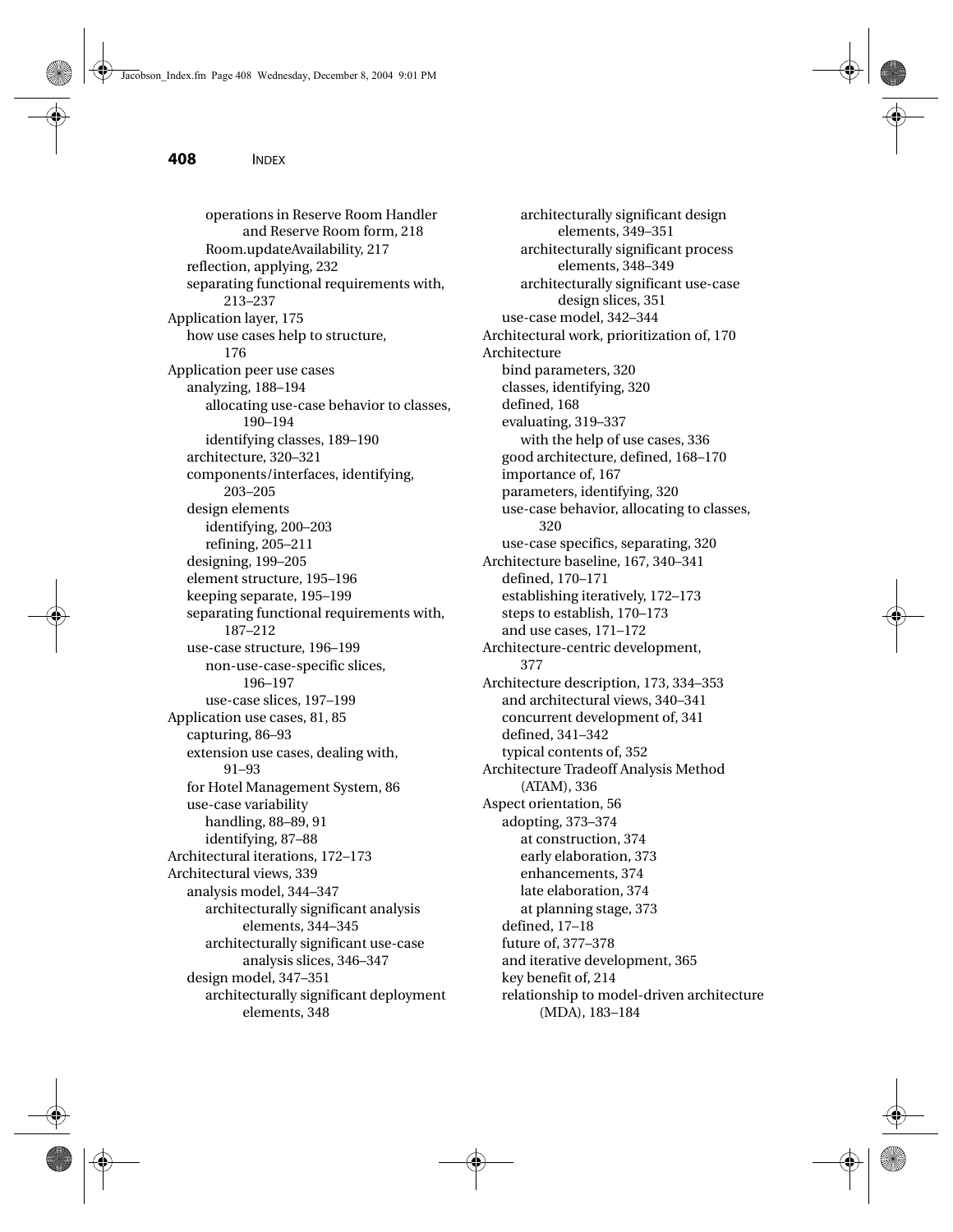Jacobson\_Index.fm Page 409 Wednesday, December 8, 2004 9:01 PM

INDEX **409**

textual specification of, 56 Aspect orientation, impact on object orientation, 7 Aspect-oriented programming (AOP), xvii–xviii, 255 and code generation/merging, 26 join points, 43, 64–65 Aspect-oriented software development (AOSD), xviii–xix, xxii, 29 with use cases, xix–xxi AspectJ, xxiii, 18, 24, 26, 40, 180, 374 class extensions, 380 dependency checks with, 331 logging aspect in, 134 operation extensions, 381 pointcut expressions and the + character, 251 pointcuts, modeling, 384 Web site, 19 Aspects, 35–36, 375–379 applying infrastructure use-case slices with, 251–252 defined, 18 early, 35–36 identifying, 91 keeping peers separate with, 19–21 AspectWerkz, 18 Audit Transaction use case, 96, 98–99, 101 Authorization extension, 24 Authorization use-case module, 46 AuthorizationHandler instance, 245 Automation, to guide project managers in composing best practices, 378

# **B**

Balance, achieving, 369–370 Best-practice weaver, 378 Best practices, balancing, 376–377 Boundary class, 149 «boundary» stereotype, 251 Business tier, 265

# **C**

Change cases, 332, 332–333 Check Authorization extension flow, participating classes in, 247

Check Authorization interaction, 244–246 Check In Customer use case, 40, 62, 71, 123, 172, 188, 343, 348 Check In use-case module, 46 Check Out Customer use case, 40, 62, 172, 188 Check Room Cost use case flow, 71–72 Check Room Details use case, 62, 71 checkAuthorization() operation, 244–245, 253–254 CheckInCustomer use-case slice, 41 CheckInHandler class, 24, 25, 110–118 CheckOutCustomer use-case slice, 41 Child use-case instance, execution of, 75 Class definitions, 41 Class extensions, 41, 108 defined, 380 modeling intertype declarations with, 380 Classes defined, 389 design, 152 stereotyped, 153–154 notation, 390 relationships between, 391 usage, 390–391 Classifier, in Unified Modeling Language (UML), 58 Code generators, and reflection, 232 Collaboration, in use-case slices, 117–118 Communication diagrams, xxii Complexity and models, 146 of system, 329 Component-based development, 3 Components benefits of, 6 building a system with, 4–5 defined, 391 encapsulation of its contents, 4 limitation of, 6–11 notation/usage, 392 use of term, 7 uses of, 3–6 Composition filters (CF), 18 Concern composition technique, 11–12 Concern separation technique, 11–12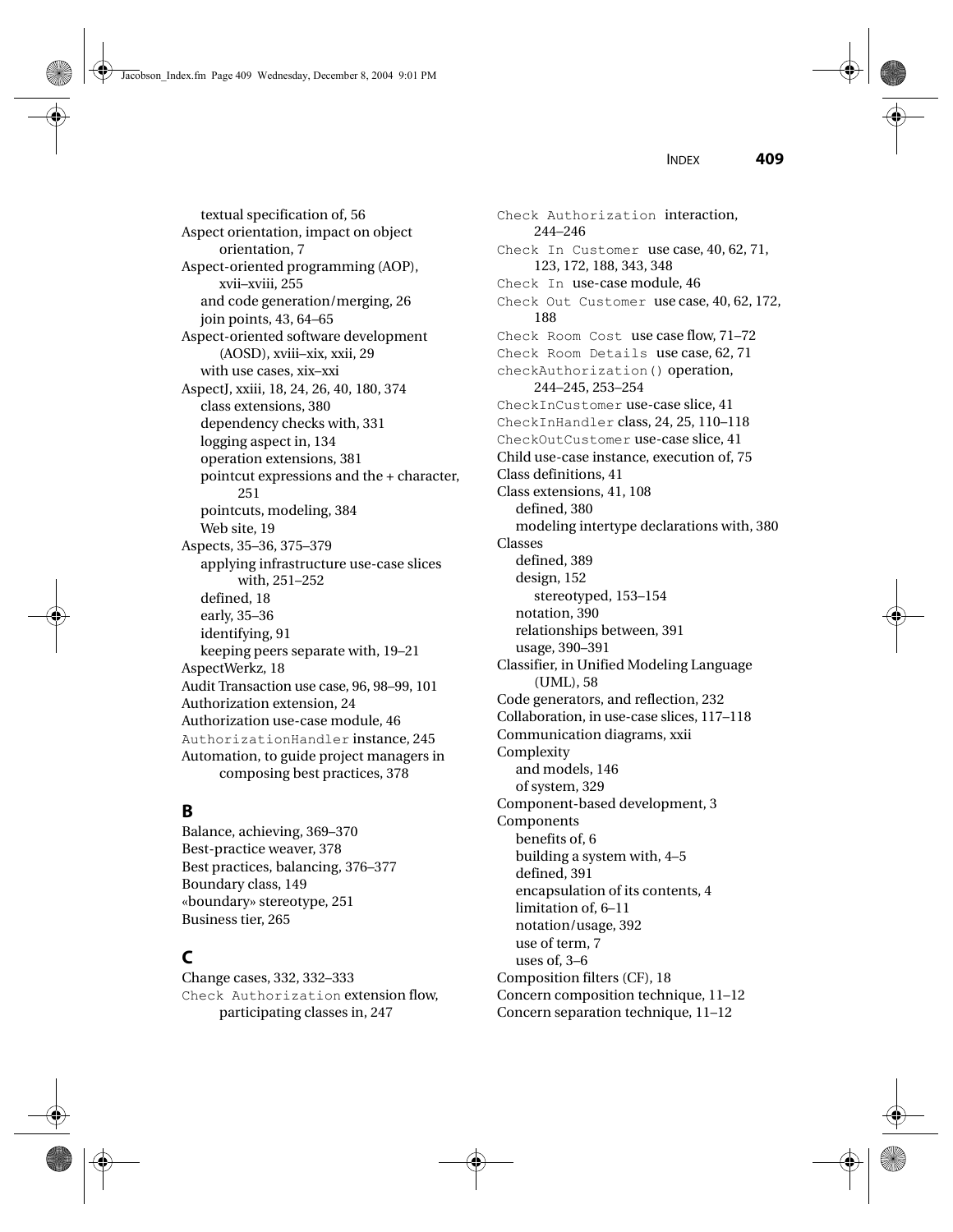Concerns defined, 6 difference between requirements and, 11 Concrete Logging use case, 140 Concrete use cases, 91–92 ConcreteLogging.java, 142 Configurability, 333 Control, and architecture, 170 Control class, 149 Create, read, update, delete (CRUD) functionality, 151 CreateReservation(), makeReservation() operation, 23 Crosscutting concerns, xx, 3, 7 defined, xviii extensions, inability to keep separate, 8–9 peers, inability to keep separate, 8–9 Crosscutting extensions, 224 Customer Types variables, 88 CustomerApplicationAuthorization filter, 253, 255 CustomerMainForm class extension, 209 CustomerScreen class extension, 44

# **D**

Delos development environment, 16 Dependency, of system, 329 Deployment structure, 152 Design classes, 152 Design element structure, 152–153, 326 Design elements, evaluating, 325 Design models, 32, 152–154 architectural view of, 347–351 architecturally significant deployment elements, 348 architecturally significant design elements, 349–351 architecturally significant process elements, 348–349 architecturally significant use-case design slices, 351 conducting design and implementation, 154 defined, 152 language of, 152 minimum design part, 153 platform-specific part, 153

Design packages, evaluating, 325–327 Design patterns, applying, 232–235 Development effort estimation, 359–362 effort estimation technique, 359–360 estimation at the beginning of a project, 360–362 refining the estimates, 362 Discipline selection, 370–373 design and implementation, 372 testing, 373 use-case modeling and analysis, 371–372 displayMenuOptions() operation, 207–208 displayReserveRoomOptions, 208 Distribution EJB distribution mechanism, 278–281 minimal use-case design without, 277–278 overlaying, 276–290 Distribution mechanism applying, 286–290 designing, 281–286 distribution slice, 283 minimal use-case design slice, 283 use-case distribution slice, 284–286 doFilter(), 253–254 Domain classes, 88 Domain layer, 175 how to organize, 177 Downstream models, 155–156

## **E**

Earn and Redeem Credits use case, 92, 93 Eclipse Integrated Development Environment (IDE), implementing use-case slices with, 118 Effort estimation technique, 359–360 EJB container, 334–335 defined, 278 EJB distribution mechanism, 278–281 EJBs, xxiii Elaboration iterations, 172 Element structure, 38–39, 147, 174–177 application layer, 175 domain layer, 175 layers, 174–175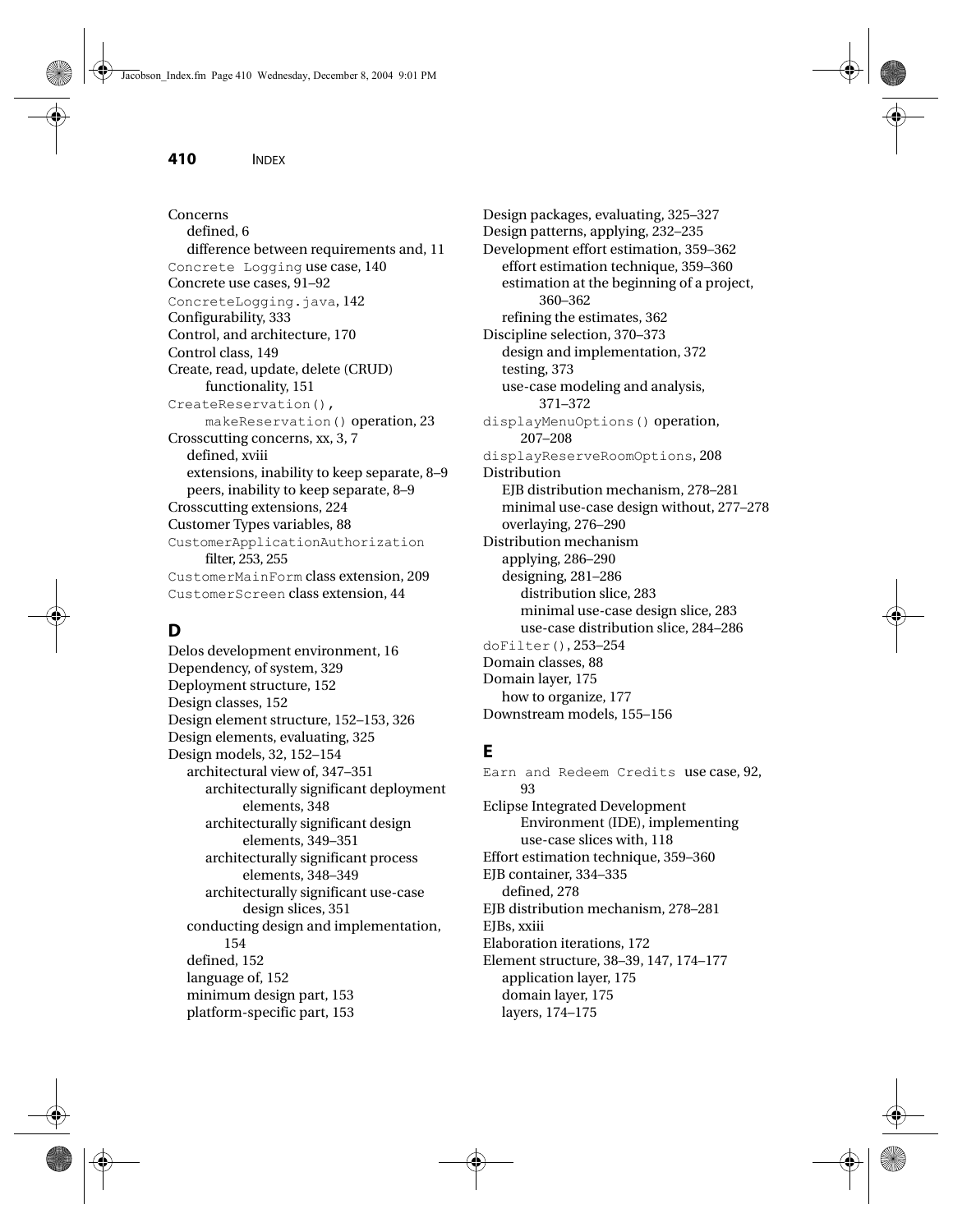Element under test (EUT), 310

Entity class, 149–150 Existion, 12 *extend* relationship, 31, 63–70 extension flow declaration, 67 extension pointcuts, 65–67 extension points, 64 extension use cases, 63 join points, 64–65 UpdatingRoomAvailability extension pointcut, 67–68 use-case extensions, execution of, 69 extends keyword, Java, 142 Extensibility, evaluating/achieving, 332–333 Extension flow declaration, 67 Extension pointcuts, 65–67 applying, guidelines on, 69–70 compared to extension points, 65 keeping separate, 127–144 Extension points, 12, 31, 42, 64 direct reference to, 70 indirect reference to, 70 occurring in a single step, 69 occurring over multiple steps, 69 in UML, 43 Extension use-case flow, 31, 43 Extension use-case realizations, 129–130 generalizing, 139–142 Extension use cases, 214. *See also* Application-extension use cases and coordination, 92–93 dealing with, 91–93 defined, 127 operation extensions, 130–132 outlining, 92 realizing, 128–129 Extension use-case slices, as reusable elements, 334 Extensions, 378 building a system with, 375–376 early support for, 12–14 inability to keep separate, 9–10 keeping separate with pointcuts, 127–144

# **F**

Filter chain, 253–254 Filter interface, 255 FilterChain interface, 253 Filters, applying infrastructure use-case slices with, 252–254 Flows of events, and use-case instances, 53–54 FrontController class, 274 Functional decomposition avoiding, 59 and structuring of use cases, 78

### **G**

*generalization* relationship, 31, 73–76 defined, 73 generalization and extensions, 76 generalizations and inclusions, 76 use cases, 35 Generalized use-case slice, 121–123 classes, 123 collaboration, 122–123 features, 123 Generalizing, 139–142 generalizing logging extension, 140 GenericLogging.java, 141 realizing generalizations, 140 Generic Logging use case, 139–140 GenericLogging aspect, pointcuts, 141 GetQuantityAvailable(), makeReservation() operation, 23 Glue code, 10 Good architecture control and implementation, separating tests from the units being tested, 170 defined, 168–170 establishing, 170 functional requirements, separating, 169 nonfunctional requirements, separating from functional requirements, 169 platform specifics, separating, 169–170

# **H**

Handle Authorization use case, 25, 96, 98–99, 101 Handle Authorization use-case slice, 249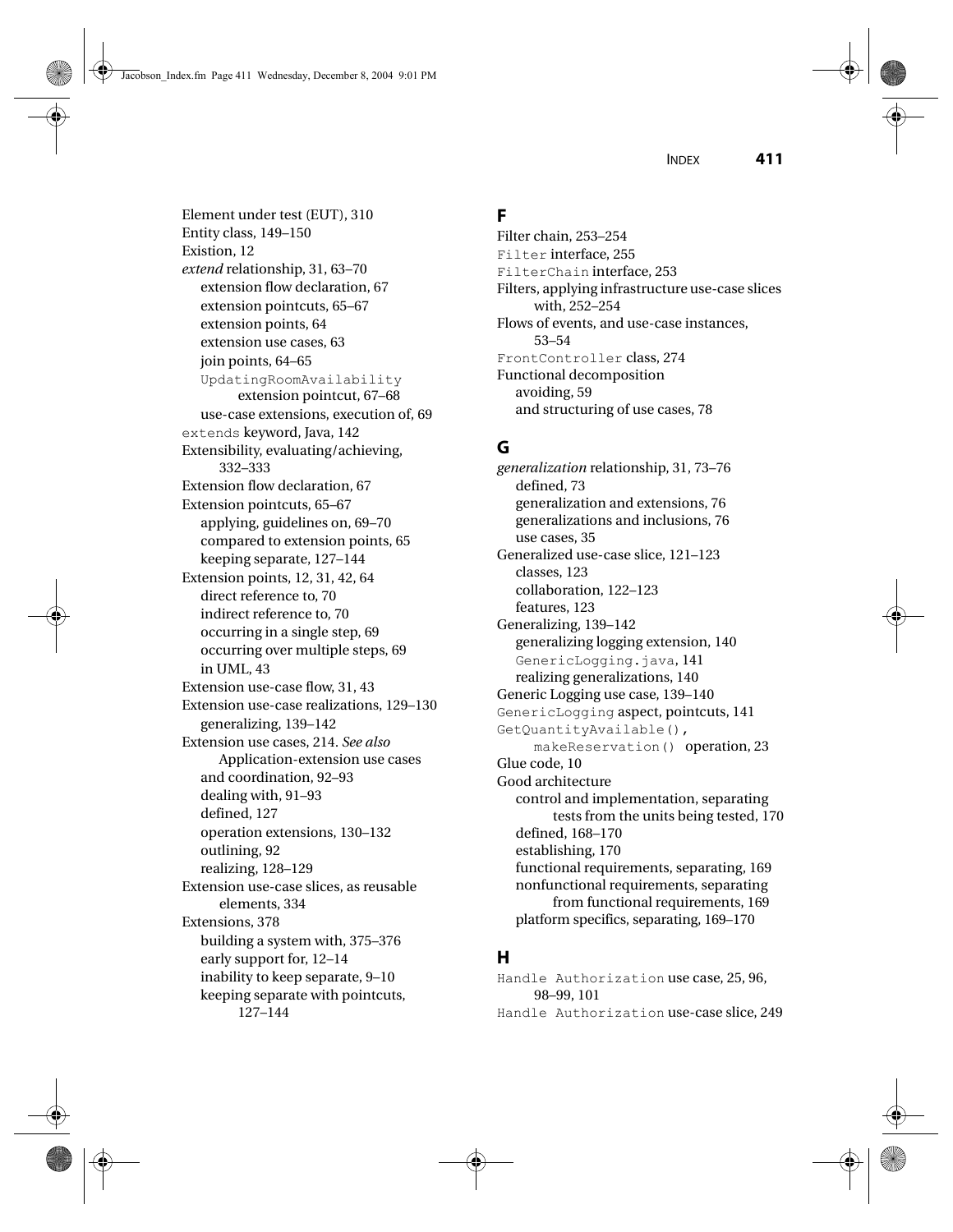Handle Distribution use case, 323 <Handle Distribution> use case brief description of, 277 template, 268 <Handle Persistence> use case, 291 template, 268 <Handle Presentation> extension use case, 333 <Handle Presentation> use case brief description of, 270 template, 268 Handle Waiting List use case, 15, 25, 42, 62, 66, 214–215 simplified source code to, 23–24 Handle Waiting List use-case module, 159-160 Handle Waiting List use-case realization, 44 Handle Waiting List use-case slice, 44, 321–322 Hotel Management System, 5-6, 8–9, 19, 30, 32, 46, 52–53, 73–74, 82–83, 88, 91, 93, 106, 119, 124, 175, 179–181, 188, 227, 230, 290, 332, 342–344, 351 application use cases for, 86 architecturally significant use cases, 342– 343 design model, deployment structure for, 180 key features of system, 83–84 Reserve Restaurant use case, 73–74 Reserve Room component, 9–10 use cases and classes in, 30–32, 40–41 Hotel Reservation non-use-case-specific slices, 178, 180 Hyperslices, compared to use-case slices, 40

### **I**

Implementation models, 152–154 *include* relationship, 31, 70–73 inclusions and extensions, 72–73 use-case inclusions, 71 execution of, 72 Included use-case slice, 119–121 classes, 121 collaborations, 120 extensions, 121

Infrastructure concerns, 7 Infrastructure layers, slices of, 249 Infrastructure service packages, 247 Infrastructure support packages, 247–248 Infrastructure use cases, 81, 85 analyzing, 240–247 architecture, 322 Audit Transaction use case, 96, 98–99, 101 capturing, 93–101 components in the infrastructure layer, identifying, 255–256 describing, 98–100 designing, 250–256 element structure, refining, 247–248 Handle Authorization use case, 96, 98–99, 101 infrastructure use-case slice with aspects, applying, 251–252 infrastructure use-case slice with filters, applying, 252–255 keeping separate, 247–250 multiple, dealing with, 256–261 and nonfunctional requirements, 100 Perform Transaction use case, 94–96 relationship with application use cases, 97 structuring infrastructure use cases, 96–98 systemwide concerns, dealing with, 100–101 Track Preferences use case, 96, 98–99, 101 Instances defined, 389 notation, 390 usage, 390–391 Instrumentation, and architecture, 170 Integration tier, 265 Interaction diagrams for, xxii Interfaces defined, 391 notation/usage, 392 Intertype declarations, 18 Intrusive change, 10 IRemoteReserveRoom interface, 290 IReserveRoom interface, 290 IReserveRoomHome interface, 290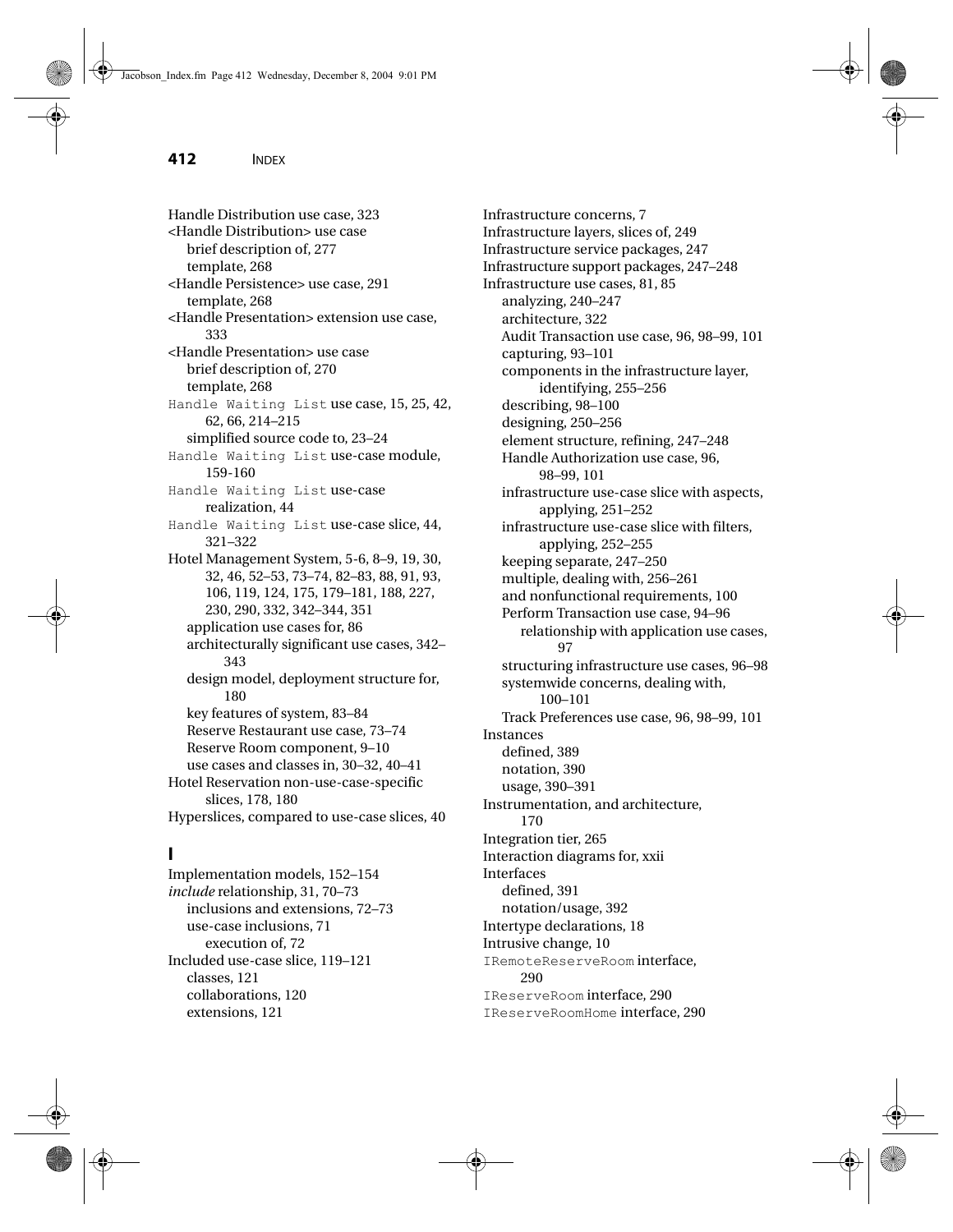Jacobson\_Index.fm Page 413 Wednesday, December 8, 2004 9:01 PM

IsAuthorized() operation, 25 Iterative development, 357–358 activities in an iteration, 359 and aspect orientation, 365 phases in a project, 358 planning, 363 projects, 377 shifting emphasis in, 358

# **J**

J2EE. *See* Java 2 Platform Enterprise Edition (J2EE) Jaczone WayPointer, xxv Java, 152 Java 2 Platform Enterprise Edition (J2EE), xxiii , 265 core patterns, 279 relational persistency mechanism in, 292–293 Web presentation mechanism in, 271–273. *See also* Presentation mechanism Java Database Connectivity (JDBC), 179–180 Java Swing, 180 JBoss-AOP, 18 Join points, 43, 64–65 JSP, 152

# **K**

Kiczales, Gregor, xxv, 18, 26

# **L**

"Language Support for Changeable Large Real-Time Systems," xxvi Layers, 174–175, 388 Lieberherr, Karl, xxv–xxvii Logging aspect, 132–134 Logging collaboration, 132 Logging extension use case, 128–129 roles in, 129–130 Logging.java, 134 LogStream class, 132, 143

# **M**

Maintainability, evaluating/achieving, 332

makeReservation() operation, 21–24 ReserveRoomHandler class, 130 testing, 310 MakingPayment extension pointcut UpdatingRoomAvailability, 92 Methodological guidance, need for, 26–27 Minimal design, 349–350 Minimal use-case design, without presentation specifics, 270–271 Model-driven architecture (MDA), 183–184 Models, 388 and complexity, 146 constructs in, 146–147 defined, 146 design, 152–154 downstream, 155–156 drivers, 147 implementation, 152–154 and project deliverables, 147 updating in development, 155 upstream, 155–156 M-to-N mapping, 5 Multidimensional separation of concerns (MDSOC), 18, 40 Multiple basic flows, 57 Multiple infrastructure use cases dealing with, 256–261 extension of extension, 259–260 handling variations in application use cases, 261 multiple extensions at a single execution point., 258–259 separate extensions, 260–261

# **N**

Nodes defined, 392 notation/usage, 392–393 Nonfunctional requirements, separating, 239–262 Non-use-case-specific slices, 123–125, 177–178 NoRoomException, 23–24 Notation guide, 387–393 actors and use cases, 388–389 classes and instances, 389–391 components and interfaces, 391–392

INDEX **413**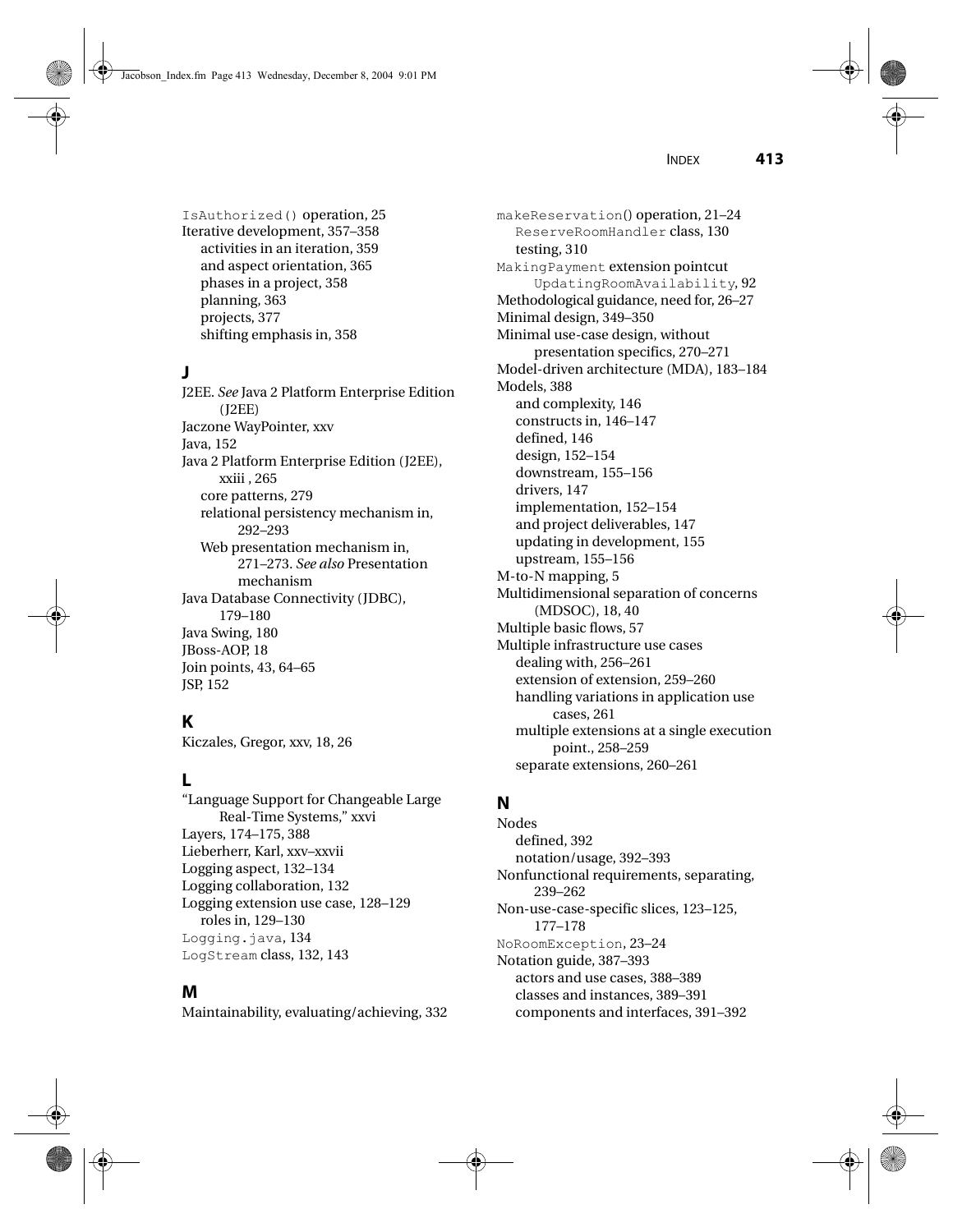package, 387–388 processes and nodes, 392–393

### **O**

*Object-Oriented Software Engineering: A Use-case Driven Approach* (Jacobson et al.), 15, 60 Operation extensions, 43, 130–132, 224 declaration, 131–132 modeling advices with, 381 semantics of around, 382–383 semantics of before and after, 382 structural and behavioral context, 130–131 Ossher, Harold, xxv, xxvii

# **P**

Packages defined, 387 relationships between, 388 tier, 388 usage, 387–388 Parameterized element, 142 Parameterizing pointcuts, 135–139 in aspect-oriented programming (AOP), 138–139 defining parameters, 137–138 identifying parameters, 136–137 Parameters defining, 137–138 parameterized logging use-case slice, 137–138 using sequence diagrams with, 136 Peer use-case realizations class extensions, 108 classes, identifying, 108–110 classes participating in, 176 collaborations, 106–108 keeping separate with aspects, 105–126 overlap between, 110–111 Peer use cases, 321. *See also* Application peer use cases composing, 12 keeping separate, 40–42 realizations, 44 Peers, 8 keeping separate with aspects, 19–21

<Perform Transaction> use case, 24–25, 94–96, 250, 268–269, 343–344 interaction diagram, 243 relationship with application use cases, 97 Persistence minimal use-case design without, 291–292 persistency mechanism applying, 297 designing, 293–296 entity-persistence slice, 295–296 minimal use-case design slice, 295 persistence slice, 296 use-case persistence slice, 296 relational persistency mechanism, in J2EE, 292–293 Persistency, overlaying, 290–297 Platform, choosing, 179–180 Platform-independent structure, 174–179 element structure, 174–177 and functional requirements, 174 use-case structure, 174, 177–179 Platform-specific extension use cases, architecture, 323 Platform-specific model (PSM), 183 Platform-specific slices, 182 Platform-specific use-case slices, separating platform specifics with, 263–300 Platform specifics, 349–350 automatically incorporating, 269 distribution, overlaying, 276–290 incorporating into use cases, 264 keeping separate, 181–183, 264–269 overlaying, 179–184 persistency, overlaying, 290–297 tiers, modeling with infrastructure use cases, 268–269 use-case structure, preserving, 298–299 user interfaces, overlaying, 269–276 Pointcuts, xxiv, 18, 43, 127, 133–135 defined, 23 modeling, 383–384 parameterizing, 135–139 POJOs (Plain Old Java Objects), 266–267, 272, 298 Portability, evaluating/achieving, 333 Presentation mechanism applying, 275–276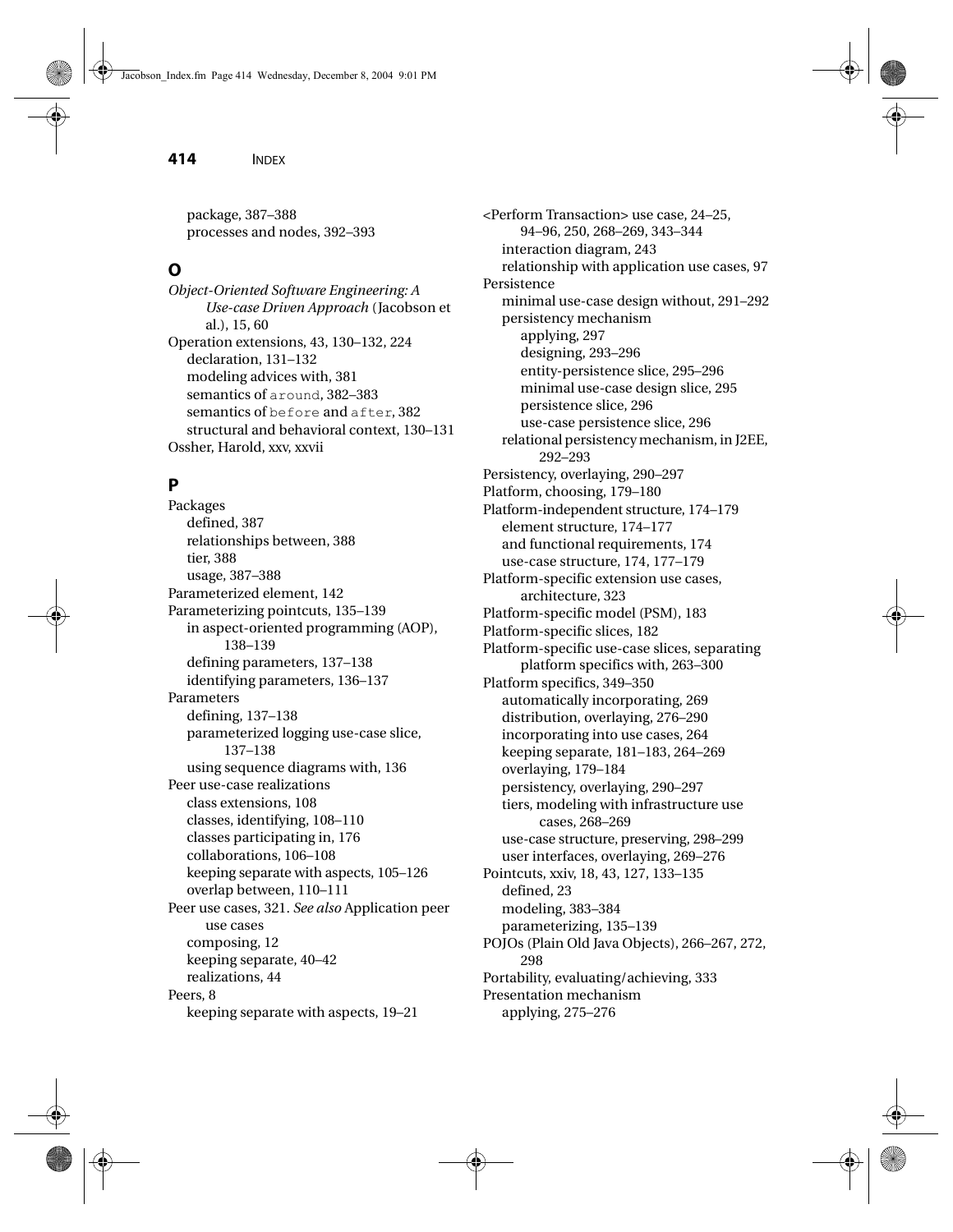designing, 273–275 Minimal Use-Case Design slice, 274 presentation slice, 274 use-case presentation slice, 274–275 Presentation tier, 265 Process mapping, 349–351 Process structure, 152 Processes defined, 392 notation/usage, 392–393 Productivity gains, by keeping concerns separate, 365–367 improving, 364–365 Project phases, 358 Project planning/control, 363–365 estimating project delays, 363–364 keeping the project on track, 364–365 Provide Cached Access use case, 100–101

## **R**

Rational Unified Process (RUP), xxv Rectangular classifier notation, 392 Reflection, applying, 232 Relational persistency mechanism, in J2EE, 292–293 Relationships, use-case modules, 158–159 Remote Method Invocation (RMI), 180 Requirements, 11 Reservation Channels variables, 88 Reservation entity class, 297 Reservation-persistence slice, 297 Reservation state chart, 210 Reserve Facility use case, 62, 74–75 Reserve Facility use-case module, 158 Reserve Restaurant use case, 73–75 Reserve Room distribution slice, 287 Reserve Room use case, 15, 40, 42, 62, 71, 74, 123, 188, 214–215, 343, 345, 348 using ellipse notation, 58 Reserve Room use case instance, execution of, 71 Reserve Room use-case module, 46, 158–159 Reserve Room use-case slice, 112–113, 198, 216, 321

Reserve Room use-case specification, 55–56, 189 ReserveRoom class extension, 44 ReserveRoom use-case slice, 41 ReserveRoomDistributionClient, source code for, 288 ReserveRoomForm class, 198 ReserveRoomHandler class, 22–25, 129–130, 134, 142, 198, 288–290 makeReservation() operation, 130 ReserveRoomHandler, simplified source code to, 22–23 Resilient architecture, 167–185, 378. *See also* Architecture retrieve() operation, 112, 131–133 Reusability, evaluating/achieving, 334 Reusable Asset Specification (RAS), 15 Room class, 123–124 roomAccessOperation pararmeter, 135–137, 139–140 RoomAccessor parameter, 135–136 RoomAccessor pointcut, 141 roomCall pointcut, 135–137, 140, 143

# **S**

Scattering, 8–9 Selection, 208 selectMenuOption(), 209 Separation of concerns, xviii, 7 advanced, 17–18 automating the evaluation, 329–330 defined, 332 design elements, 325 design packages, 325–327 enforcing, 330–331 evaluating, 324–332 use-case structures, 327–328 Sequence variator, xxvii, 13–14 Service packages, 216 Servlets, xxiii Size, of system, 329 Skinny system. *See* Architecture baseline Software development difficulty of, xvii–xviii and model building, 145 *Software Reuse* (Jacobson), 15 SQL, 152

INDEX **415**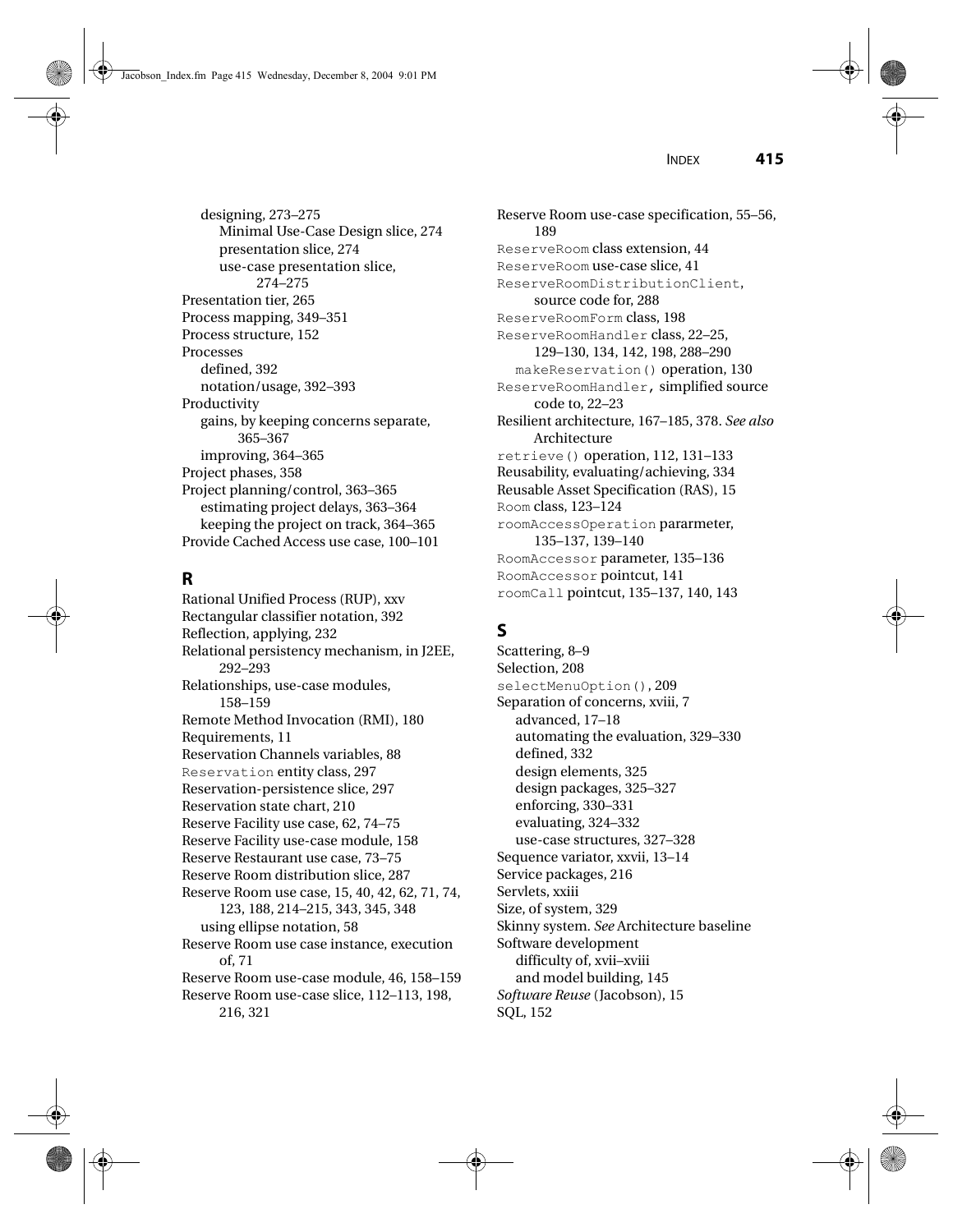Stakeholder concerns functional and nonfunctional requirements, dealing with, 84–85 problem domain, 82–83 system features, eliciting, 83–84 understanding, 81–85 Stereotypes, analysis, 150 Structural context, identifying, 216–217 Subflow, referencing, 57 Subject-oriented programming, and hyperslices, 40 Summation, 207–208 Supporting classes, 313 System(s) development effort estimation, 359–362 effort estimation technique, 359–360 estimation at the beginning of a project, 360–362 refining the estimates, 362 iterative development, 357–358 activities in an iteration, 359 and aspect orientation, 365 phases in a project, 358 planning, 363 shifting emphasis in, 358 and models, 146–147 planning/controlling the project, 363–365 estimating project delays, 363–364 keeping the project on track, 364–365 platform specifics, 179–184 Systemwide concerns, evaluating/achieving, 332–336 extensibility, 332–333 maintainability, 332 performance and reliability, 334–336 portability, 333 reusability, 334

# **T**

Tangling, 8–9 Template parameter, 135–136 Templating use-case slices, 142–144 Test-case slices, 323–324

Three-tier systems, 264–266 Tier packages, 266–267, 388 use cases and tiers, 267 «trace» dependencies, 157 Track Preferences use case, 96, 98–99, 101

# **U**

UML aspect, 132 UML package «merge» dependency, 160 Unified Modeling Language (UML), xxii classifier in, 58 extension points in, 43 modeling aspects and use-case slices in, 379–385 parameterized element, 142 support for extensions in UML, 15–16 updateAvailability(), 107, 109, 112, 116–117, 122, 122–123, 205, 217–220 Upstream models, 155–156 Use-case analysis structure, 149 Use-case behavior, allocating to classes, 218–220 Use-case design structure, 152 Use-case diagram, 52 Use-case-driven development, 32–33, 376–377 models, 147 Use-case extensions, 15 Use-case flows describing, 54 visualizing, 57–59 Use-case instances execution of, 53 and flows of events, 53–54 Use-case model, 147–148 architectural view of, 342–344 partitioning into use-case packages, 52 preserving the structure of, 155–156 and traceability, 158 and user's/stakeholders' concerns, 148 Use-case modeling, 31, 35, 51–53 *Use-Case Modeling* (Bitner/Spence), 60 Use-case modules, xx, xxiv, 37–47 architecture, 46–47 building systems with, 145–161 composing and configuring, 159–161 composing iteratively, 46–47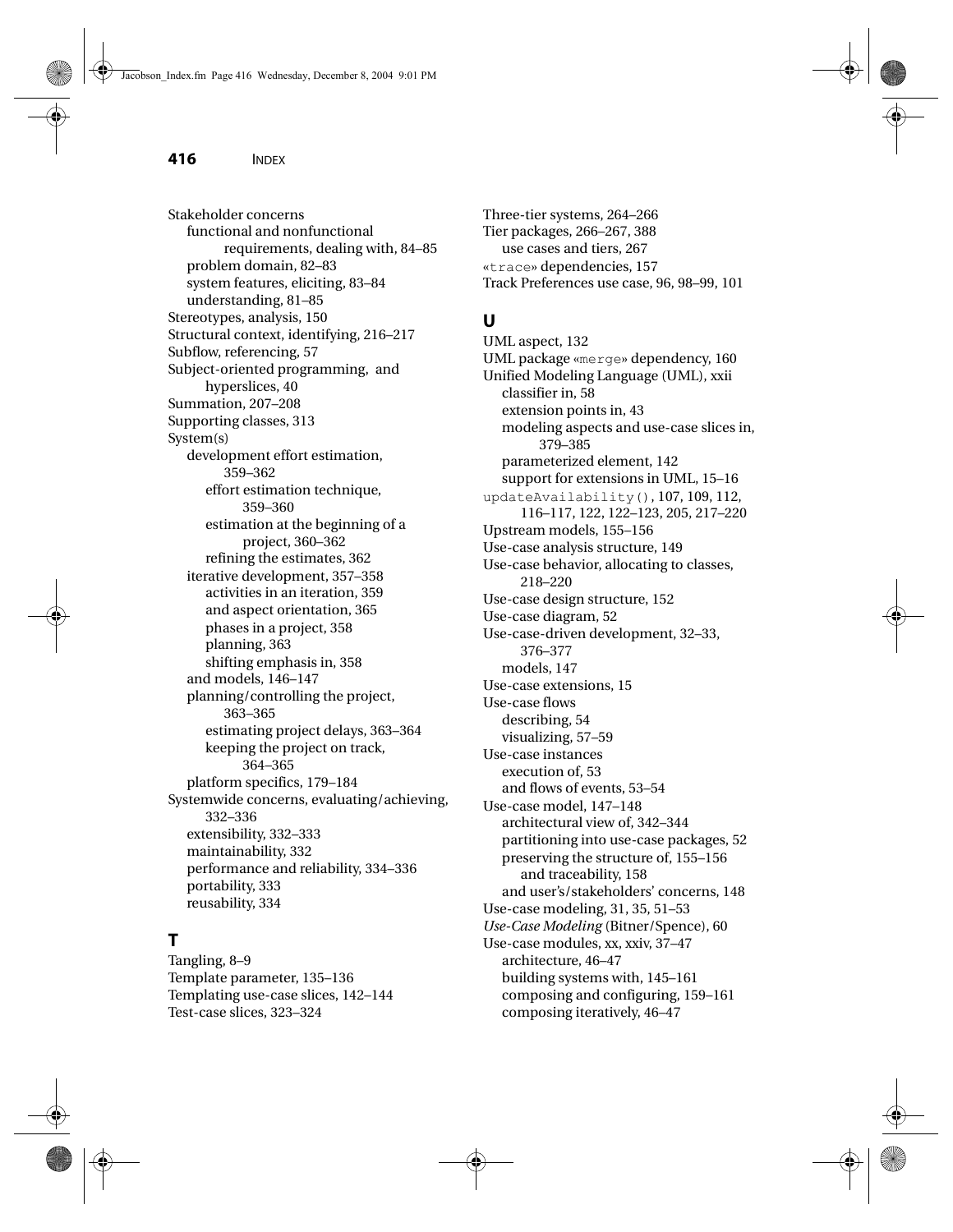Jacobson\_Index.fm Page 417 Wednesday, December 8, 2004 9:01 PM

INDEX **417**

cutting across models, 154–159 defective, removing out, 160–161 deriving relationships from use cases, 158–159 developing, 45–47 incremental development with, 46 parallel development with, 45 relationships, 158–159 use-case slices within, 157–158 Use-case realizations, 32–33, 175 Use-case relationships, 31, 61–62 *extend* relationship, 31, 63–70 *generalization* relationship, 31, 73–76 *include* relationship, 31, 70–73 Use-case scenario, 54 Use-case slices, xx, xxiv, 151, 153, 379 building systems in overlays with, 38–40 collaboration in, 117–118 composing peer use-case realizations with, 42 defined, 37 and element structure, 38–39 element structure space and, 39 extending use-case slices, 260 extension, keeping separate, 42–45 generalized use-case slice, 121–123 implementing with Eclipse, 118 included use-case slice, 119–121 keeping infrastructure separate in, 248–250 modeling, 384–385 non-use-case-specific slice, 123–125 relationship to hyperslices, 40 as reusable elements, 334 templating, 142–144 updating models in development, 155 using to improve reuse, 179 Use-case specifications, 148 template, 56 Use-case-specific class extensions, composing, 115–117 Use-case-specific classes, composing, 113– 115 Use-case specifics contents of, 111–112 keeping separate, 110–118

Use-case structure, 39, 147, 150–151, 174, 177–179 evaluating, 327–328 preserving, 298–299 slices in, 177 Use-case technique, 60, 214 defined, 51 Use-case test slices control, 311–312 designing tests, 310–317 elements to be tested, identifying, 308–310 implementing tests, 310–317 instrumentation, 312 separating tests with, 301–317 test cases design, 316–317 identifying from use cases, 303–308 test data and verification, 314 test infrastructure, designing, 312–316 test infrastructure slice, 315 test sequence, controlling/instrumenting, 313–314 test-case slice, 315–316 test-first approach, 301–303 use-case design slice, 315 Use-case variability handling, 88–89, 91 identifying, 87–88 Use-case variables, organizing alternate flows with, 89 Use cases, 29–31 advantage of, 34 and required usages of a system, 52 aspects, 35–36 early, 36 capturing concerns with, 81–102 and classes, 33 defined, 30, 391 describing, 54–57 flows, 59–60 functional decomposition, avoiding, 59 modeling concerns with, 51–60 multiple basic flows., 57 notation, 392 peer, keeping separate, 40–42 referencing subflows, 57 roles/benefits of, 34